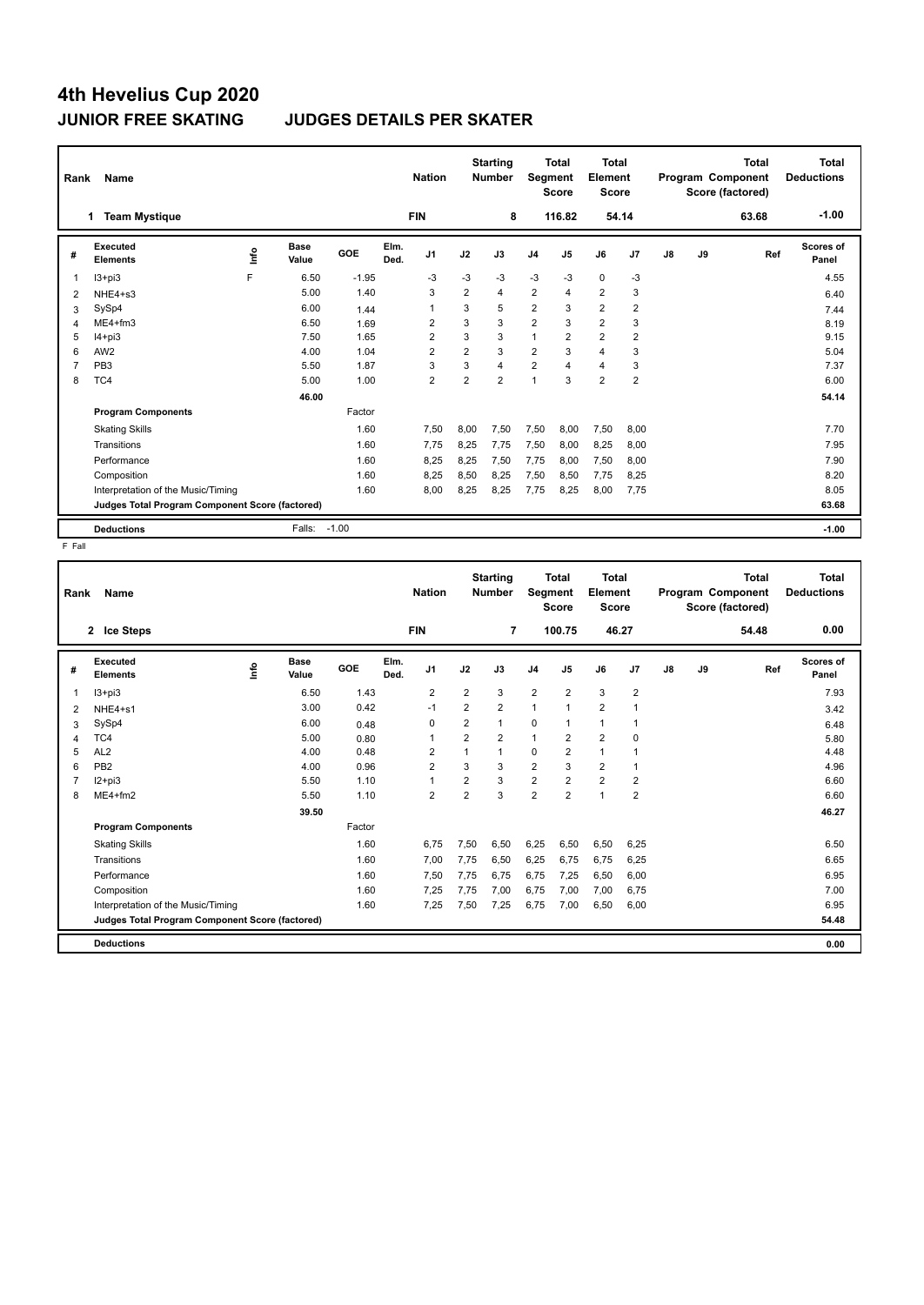| Rank           | Name                                            |    |                      |              |              | <b>Nation</b>                    |                | <b>Starting</b><br><b>Number</b>    | <b>Segment</b>          | Total<br><b>Score</b>            | <b>Total</b><br>Element<br><b>Score</b> |                         |               |    | <b>Total</b><br>Program Component<br>Score (factored) |     | <b>Total</b><br><b>Deductions</b> |
|----------------|-------------------------------------------------|----|----------------------|--------------|--------------|----------------------------------|----------------|-------------------------------------|-------------------------|----------------------------------|-----------------------------------------|-------------------------|---------------|----|-------------------------------------------------------|-----|-----------------------------------|
|                | 3 Ice Infinity                                  |    |                      |              |              | <b>FIN</b>                       |                | 5                                   |                         | 90.10                            |                                         | 38.34                   |               |    | 51.76                                                 |     | 0.00                              |
| #              | <b>Executed</b><br><b>Elements</b>              | ۴ů | <b>Base</b><br>Value | GOE          | Elm.<br>Ded. | J1                               | J2             | J3                                  | J4                      | J5                               | J6                                      | J7                      | J8            | J9 |                                                       | Ref | Scores of<br>Panel                |
| 1              | AL <sub>2</sub>                                 |    | 4.00                 | 0.24         |              | 1                                | 0              | $\mathbf 0$                         | 0                       | 2                                | $\overline{c}$                          | 0                       |               |    |                                                       |     | 4.24                              |
| $\overline{2}$ | NHE3+s1                                         |    | 2.50                 | 0.20         |              | $\Omega$                         | 1              | $\mathbf{1}$                        | $\Omega$                | 2                                | $\mathbf{1}$                            | $\overline{1}$          |               |    |                                                       |     | 2.70                              |
| 3              | $13 + pi2$                                      |    | 5.00                 | 0.80         |              | $\overline{2}$                   | $\mathbf{1}$   | $\overline{2}$                      | $\mathbf{1}$            | $\overline{\mathbf{c}}$          | 3                                       | $\overline{1}$          |               |    |                                                       |     | 5.80                              |
| $\overline{4}$ | ME4+fm3                                         |    | 6.50                 | 0.91         |              | $\overline{2}$                   | $\mathbf{1}$   | $\mathbf{1}$                        | $\mathbf{1}$            | 3                                | $\overline{2}$                          | $\overline{1}$          |               |    |                                                       |     | 7.41                              |
| 5              | TC <sub>3</sub>                                 |    | 4.00                 | 0.56         |              | $\mathbf{1}$                     | 1              | $\mathbf{1}$                        | $\mathbf{1}$            | $\overline{2}$                   | $\overline{2}$                          | $\overline{2}$          |               |    |                                                       |     | 4.56                              |
| 6              | SySp4                                           |    | 6.00                 | $-0.24$      |              | $-1$                             | $-1$           | $\mathbf 0$                         | $-2$                    | 0                                | $\Omega$                                | $\mathbf{1}$            |               |    |                                                       |     | 5.76                              |
| $\overline{7}$ | PBB                                             |    | 1.50                 | 0.21         |              | 1                                | $\overline{2}$ | $\mathbf{1}$                        | $\mathbf{1}$            | 3                                | $\mathbf{1}$                            | $\overline{\mathbf{c}}$ |               |    |                                                       |     | 1.71                              |
| 8              | $12+pi3$                                        |    | 5.50                 | 0.66         |              | $\mathbf{1}$                     | $\mathbf{1}$   | $\overline{2}$                      | $\mathbf{1}$            | $\overline{2}$                   | $\mathbf{1}$                            | $\mathbf{1}$            |               |    |                                                       |     | 6.16                              |
|                |                                                 |    | 35.00                |              |              |                                  |                |                                     |                         |                                  |                                         |                         |               |    |                                                       |     | 38.34                             |
|                | <b>Program Components</b>                       |    |                      | Factor       |              |                                  |                |                                     |                         |                                  |                                         |                         |               |    |                                                       |     |                                   |
|                | <b>Skating Skills</b>                           |    |                      | 1.60         |              | 6.50                             | 6,25           | 6,25                                | 5,75                    | 6,50                             | 6,50                                    | 6,25                    |               |    |                                                       |     | 6.35                              |
|                | Transitions                                     |    |                      | 1.60         |              | 6,25                             | 6,75           | 6,50                                | 6,00                    | 6,50                             | 6,75                                    | 6,00                    |               |    |                                                       |     | 6.40                              |
|                | Performance                                     |    |                      | 1.60         |              | 6,75                             | 6,25           | 6,50                                | 6,00                    | 7,00                             | 6,75                                    | 6,50                    |               |    |                                                       |     | 6.55                              |
|                | Composition                                     |    |                      | 1.60         |              | 6,75                             | 6,50           | 6,50                                | 5,75                    | 6,75                             | 7,00                                    | 6,75                    |               |    |                                                       |     | 6.65                              |
|                | Interpretation of the Music/Timing              |    |                      | 1.60         |              | 6,25                             | 6,50           | 6,50                                | 5,75                    | 6,75                             | 6,50                                    | 6,25                    |               |    |                                                       |     | 6.40                              |
|                | Judges Total Program Component Score (factored) |    |                      |              |              |                                  |                |                                     |                         |                                  |                                         |                         |               |    |                                                       |     | 51.76                             |
|                |                                                 |    |                      |              |              |                                  |                |                                     |                         |                                  |                                         |                         |               |    |                                                       |     |                                   |
|                |                                                 |    |                      |              |              |                                  |                |                                     |                         |                                  |                                         |                         |               |    |                                                       |     |                                   |
|                | <b>Deductions</b>                               |    |                      |              |              |                                  |                |                                     |                         |                                  |                                         |                         |               |    |                                                       |     | 0.00                              |
| Rank           | Name                                            |    |                      |              |              | <b>Nation</b>                    |                | <b>Starting</b><br>Number           |                         | Total<br>Segment<br><b>Score</b> | <b>Total</b><br>Element<br><b>Score</b> |                         |               |    | <b>Total</b><br>Program Component<br>Score (factored) |     | <b>Total</b><br><b>Deductions</b> |
|                | 4 Jeanne D'arc                                  |    |                      |              |              | <b>FRA</b>                       |                | 4                                   |                         | 89.03                            |                                         | 41.91                   |               |    | 47.12                                                 |     | 0.00                              |
| #              | <b>Executed</b><br><b>Elements</b>              | ۴  | <b>Base</b><br>Value | GOE          | Elm.<br>Ded. | J1                               | J2             | J3                                  | J4                      | J5                               | J6                                      | J7                      | $\mathsf{J}8$ | J9 |                                                       | Ref | Scores of<br>Panel                |
| 1              | ME4+fm2                                         |    | 5.50                 | 0.77         |              | 1                                | 1              |                                     | 1                       |                                  |                                         | $\mathbf{1}$            |               |    |                                                       |     | 6.27                              |
|                |                                                 |    | 4.00                 | 0.08         |              | $\mathbf{1}$                     | $\Omega$       | $\overline{\mathbf{c}}$<br>$\Omega$ | $\Omega$                | 2<br>1                           | $\overline{\mathbf{c}}$<br>$\Omega$     | $-2$                    |               |    |                                                       |     |                                   |
| $\overline{2}$ | PB <sub>2</sub>                                 |    |                      |              |              |                                  | 1              | $\Omega$                            |                         |                                  | $\Omega$                                |                         |               |    |                                                       |     | 4.08                              |
| 3              | $13 + pi2$                                      |    | 5.00                 | 0.30         |              | $\overline{2}$<br>$\overline{2}$ | 1              | $\mathbf{1}$                        | 0<br>$-1$               | 2<br>1                           | $\mathbf{1}$                            | 0<br>0                  |               |    |                                                       |     | 5.30                              |
| 4<br>5         | SySp4<br>NHE4+s2                                |    | 6.00                 | 0.48<br>0.40 |              | $\mathbf{1}$                     | $\mathbf{1}$   | $\mathbf{1}$                        | 0                       | 1                                | $\mathbf{1}$                            | $\mathbf{1}$            |               |    |                                                       |     | 6.48<br>4.40                      |
| 6              | AL <sub>2</sub>                                 |    | 4.00<br>4.00         | 0.88         |              | $\overline{2}$                   | $\overline{2}$ | $\overline{2}$                      | $\overline{\mathbf{c}}$ | 2                                | 3                                       | 3                       |               |    |                                                       |     | 4.88                              |
| $\overline{7}$ | TC4                                             |    | 5.00                 | 0.50         |              | $\mathbf{1}$                     | 1              | $\mathbf{1}$                        | 0                       | 2                                | $\mathbf{1}$                            | $\mathbf{1}$            |               |    |                                                       |     | 5.50                              |
| 8              | $13 + pi2$                                      |    | 5.00                 | 0.00         |              | $\mathbf{1}$                     | 0              | $\mathbf 0$                         | $-1$                    | 0                                | 0                                       | $\mathbf 0$             |               |    |                                                       |     | 5.00                              |
|                |                                                 |    | 38.50                |              |              |                                  |                |                                     |                         |                                  |                                         |                         |               |    |                                                       |     | 41.91                             |
|                | <b>Program Components</b>                       |    |                      | Factor       |              |                                  |                |                                     |                         |                                  |                                         |                         |               |    |                                                       |     |                                   |
|                |                                                 |    |                      |              |              |                                  |                |                                     |                         |                                  |                                         |                         |               |    |                                                       |     |                                   |
|                | <b>Skating Skills</b><br>Transitions            |    |                      | 1.60<br>1.60 |              | 6,00<br>6,25                     | 5,75<br>6,00   | 5,75<br>6,00                        | 5,50<br>5,25            | 5,50<br>6,00                     | 5,00<br>5,50                            | 5,25<br>5,75            |               |    |                                                       |     | 5.55<br>5.85                      |

Composition 1.60 6,75 6,25 6,25 5,50 6,00 5,50 6,50 6.10 6.10 Interpretation of the Music/Timing 1.60 6,50 6,25 6,25 6,25 6,75 6,00 6.05

**Judges Total Program Component Score (factored) 47.12**

**Deductions 0.00**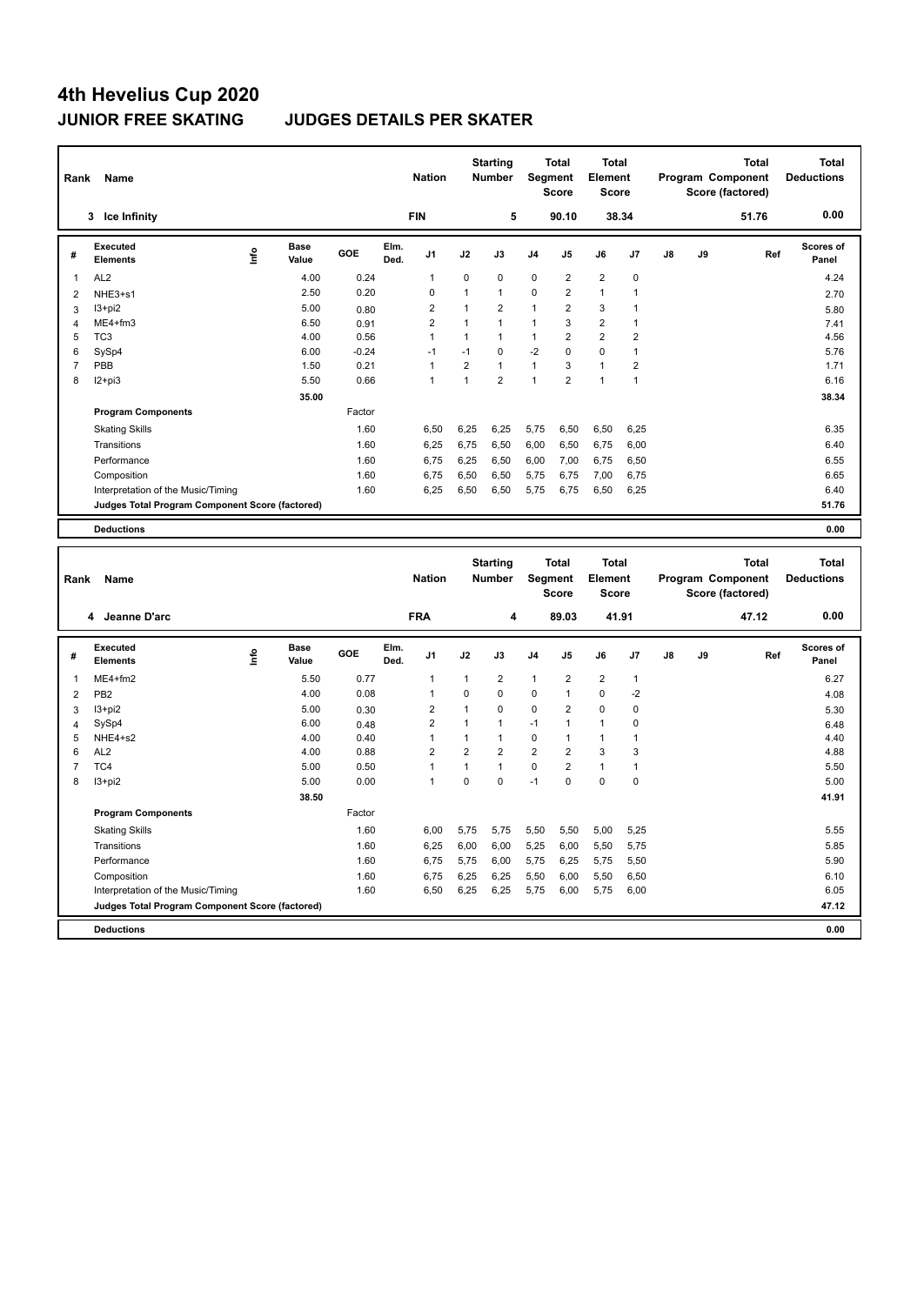| Rank           | Name                                            |      |                      |            |              | <b>Nation</b>  |                | <b>Starting</b><br><b>Number</b> | Segment        | <b>Total</b><br><b>Score</b> | <b>Total</b><br>Element<br><b>Score</b> |                |               |    | <b>Total</b><br>Program Component<br>Score (factored) | <b>Total</b><br><b>Deductions</b> |
|----------------|-------------------------------------------------|------|----------------------|------------|--------------|----------------|----------------|----------------------------------|----------------|------------------------------|-----------------------------------------|----------------|---------------|----|-------------------------------------------------------|-----------------------------------|
|                | <b>Team Reflections</b><br>5.                   |      |                      |            |              | <b>FIN</b>     |                | 6                                |                | 87.45                        |                                         | 38.85          |               |    | 49.60                                                 | $-1.00$                           |
| #              | Executed<br><b>Elements</b>                     | lnfo | <b>Base</b><br>Value | <b>GOE</b> | Elm.<br>Ded. | J <sub>1</sub> | J2             | J3                               | J <sub>4</sub> | J <sub>5</sub>               | J6                                      | J <sub>7</sub> | $\mathsf{J}8$ | J9 | Ref                                                   | <b>Scores of</b><br>Panel         |
| 1              | TC4                                             |      | 5.00                 | 0.50       |              | 1              | $\Omega$       | $\Omega$                         | $\overline{2}$ | $\overline{2}$               | $\mathbf{1}$                            | $\mathbf{1}$   |               |    |                                                       | 5.50                              |
| 2              | $13 + pi2$                                      | F    | 5.00                 | $-1.40$    |              | $-2$           | $-3$           | $-3$                             | $-2$           | $-3$                         | $-3$                                    | $-3$           |               |    |                                                       | 3.60                              |
| 3              | $ME4 + fm2$                                     |      | 5.50                 | 0.77       |              | $\overline{1}$ | $\overline{2}$ | $\mathbf{1}$                     | 1              | $\overline{2}$               | $\Omega$                                | $\overline{2}$ |               |    |                                                       | 6.27                              |
| 4              | PB <sub>2</sub>                                 |      | 4.00                 | 0.48       |              | 1              | 1              | $\Omega$                         | $\mathbf{1}$   | 3                            | $\overline{2}$                          | $\overline{1}$ |               |    |                                                       | 4.48                              |
| 5              | NHE4+s2                                         |      | 4.00                 | 0.48       |              | 1              | $\Omega$       | $\mathbf{1}$                     | 1              | $\overline{2}$               | 1                                       | $\overline{2}$ |               |    |                                                       | 4.48                              |
| 6              | $12+pi2$                                        |      | 4.00                 | $-0.08$    |              | -1             | $\Omega$       | $\Omega$                         | $\Omega$       | $\Omega$                     | $-2$                                    | $\overline{2}$ |               |    |                                                       | 3.92                              |
| $\overline{7}$ | SySp4                                           |      | 6.00                 | 0.12       |              | $-2$           |                | $\mathbf{1}$                     | $-1$           | 0                            | $\mathbf 0$                             | $\overline{1}$ |               |    |                                                       | 6.12                              |
| 8              | AW <sub>2</sub>                                 |      | 4.00                 | 0.48       |              | $\overline{2}$ | 1              | $-1$                             | $\mathbf{1}$   | $\overline{2}$               | $\Omega$                                | 3              |               |    |                                                       | 4.48                              |
|                |                                                 |      | 37.50                |            |              |                |                |                                  |                |                              |                                         |                |               |    |                                                       | 38.85                             |
|                | <b>Program Components</b>                       |      |                      | Factor     |              |                |                |                                  |                |                              |                                         |                |               |    |                                                       |                                   |
|                | <b>Skating Skills</b>                           |      |                      | 1.60       |              | 5.75           | 6,25           | 6.00                             | 5,75           | 5.75                         | 6.00                                    | 6.75           |               |    |                                                       | 5.95                              |
|                | Transitions                                     |      |                      | 1.60       |              | 6.00           | 6.75           | 6,00                             | 6,00           | 6,00                         | 6,25                                    | 6,50           |               |    |                                                       | 6.15                              |
|                | Performance                                     |      |                      | 1.60       |              | 6,25           | 6,50           | 6,00                             | 5,75           | 6,00                         | 6,00                                    | 6,50           |               |    |                                                       | 6.15                              |
|                | Composition                                     |      |                      | 1.60       |              | 6.75           | 7,00           | 6.25                             | 6,00           | 6,50                         | 6.25                                    | 7.00           |               |    |                                                       | 6.55                              |
|                | Interpretation of the Music/Timing              |      |                      | 1.60       |              | 6.00           | 7,25           | 6,00                             | 5,75           | 6,00                         | 6,00                                    | 7,00           |               |    |                                                       | 6.20                              |
|                | Judges Total Program Component Score (factored) |      |                      |            |              |                |                |                                  |                |                              |                                         |                |               |    |                                                       | 49.60                             |
|                | <b>Deductions</b>                               |      | Falls:               | $-1.00$    |              |                |                |                                  |                |                              |                                         |                |               |    |                                                       | $-1.00$                           |

F Fall

| Rank | Name                                            |    |                      |         |              | <b>Nation</b>  |          | <b>Starting</b><br><b>Number</b> | Segment        | <b>Total</b><br><b>Score</b> | <b>Total</b><br>Element<br><b>Score</b> |                |    |    | <b>Total</b><br>Program Component<br>Score (factored) | <b>Total</b><br><b>Deductions</b> |
|------|-------------------------------------------------|----|----------------------|---------|--------------|----------------|----------|----------------------------------|----------------|------------------------------|-----------------------------------------|----------------|----|----|-------------------------------------------------------|-----------------------------------|
|      | Ice Fire Poland<br>6                            |    |                      |         |              | <b>POL</b>     |          | 3                                |                | 68.90                        | 30.34                                   |                |    |    | 40.56                                                 | $-2.00$                           |
| #    | <b>Executed</b><br><b>Elements</b>              | ۴ů | <b>Base</b><br>Value | GOE     | Elm.<br>Ded. | J <sub>1</sub> | J2       | J3                               | J <sub>4</sub> | J <sub>5</sub>               | J6                                      | J <sub>7</sub> | J8 | J9 | Ref                                                   | <b>Scores of</b><br>Panel         |
| 1    | AL <sub>2</sub>                                 |    | 4.00                 | 0.48    |              | $\mathbf{1}$   | $\Omega$ | $\mathbf{1}$                     | $\overline{1}$ | $\mathbf{1}$                 | $\overline{2}$                          | $\overline{2}$ |    |    |                                                       | 4.48                              |
| 2    | $ME4 + fm2$                                     |    | 5.50                 | 0.77    |              | $\mathbf{1}$   | 1        | $\overline{\mathbf{c}}$          | 1              | 2                            | $\overline{2}$                          | $\overline{1}$ |    |    |                                                       | 6.27                              |
| 3    | SySp4                                           |    | 6.00                 | $-0.60$ |              | $-1$           | 0        | $-1$                             | $-1$           | $-1$                         | $-1$                                    | $-1$           |    |    |                                                       | 5.40                              |
| 4    | $13+pi1$                                        | F  | 3.00                 | $-0.78$ |              | $-2$           | $-3$     | $-2$                             | $-3$           | $-3$                         | $-4$                                    | $-2$           |    |    |                                                       | 2.22                              |
| 5    | NHE4+s1                                         |    | 3.00                 | $-0.12$ |              | $-1$           | $-4$     | 0                                | $\mathbf 0$    | $\Omega$                     | $\mathbf{1}$                            | $-1$           |    |    |                                                       | 2.88                              |
| 6    | TC4                                             |    | 5.00                 | 0.10    |              | 0              | $-1$     | 0                                | $\mathbf 0$    | -1                           | $\overline{2}$                          | 0              |    |    |                                                       | 5.10                              |
| 7    | PBB                                             | F  | 1.50                 | $-0.57$ |              | -5             | $-4$     | $-3$                             | $-3$           | $-4$                         | $-5$                                    | $-3$           |    |    |                                                       | 0.93                              |
| 8    | I3+pi1                                          |    | 3.00                 | 0.06    |              | 1              | 0        | 0                                | 0              | $\mathbf{1}$                 | 0                                       | 0              |    |    |                                                       | 3.06                              |
|      |                                                 |    | 31.00                |         |              |                |          |                                  |                |                              |                                         |                |    |    |                                                       | 30.34                             |
|      | <b>Program Components</b>                       |    |                      | Factor  |              |                |          |                                  |                |                              |                                         |                |    |    |                                                       |                                   |
|      | <b>Skating Skills</b>                           |    |                      | 1.60    |              | 4,75           | 5,00     | 5,00                             | 5,00           | 5,00                         | 4,25                                    | 4,75           |    |    |                                                       | 4.90                              |
|      | Transitions                                     |    |                      | 1.60    |              | 5,00           | 5,50     | 5,00                             | 4,75           | 5,50                         | 4,75                                    | 5,25           |    |    |                                                       | 5.10                              |
|      | Performance                                     |    |                      | 1.60    |              | 5,25           | 4,75     | 4,25                             | 5,00           | 5,00                         | 4,25                                    | 4,50           |    |    |                                                       | 4.70                              |
|      | Composition                                     |    |                      | 1.60    |              | 5,75           | 5,75     | 5,00                             | 5,25           | 5,75                         | 5,25                                    | 5,50           |    |    |                                                       | 5.50                              |
|      | Interpretation of the Music/Timing              |    |                      | 1.60    |              | 5,00           | 5,25     | 5,00                             | 5,50           | 5,50                         | 4,50                                    | 5,00           |    |    |                                                       | 5.15                              |
|      | Judges Total Program Component Score (factored) |    |                      |         |              |                |          |                                  |                |                              |                                         |                |    |    |                                                       | 40.56                             |
|      | <b>Deductions</b>                               |    | Falls:               | $-2.00$ |              |                |          |                                  |                |                              |                                         |                |    |    |                                                       | $-2.00$                           |

F Fall